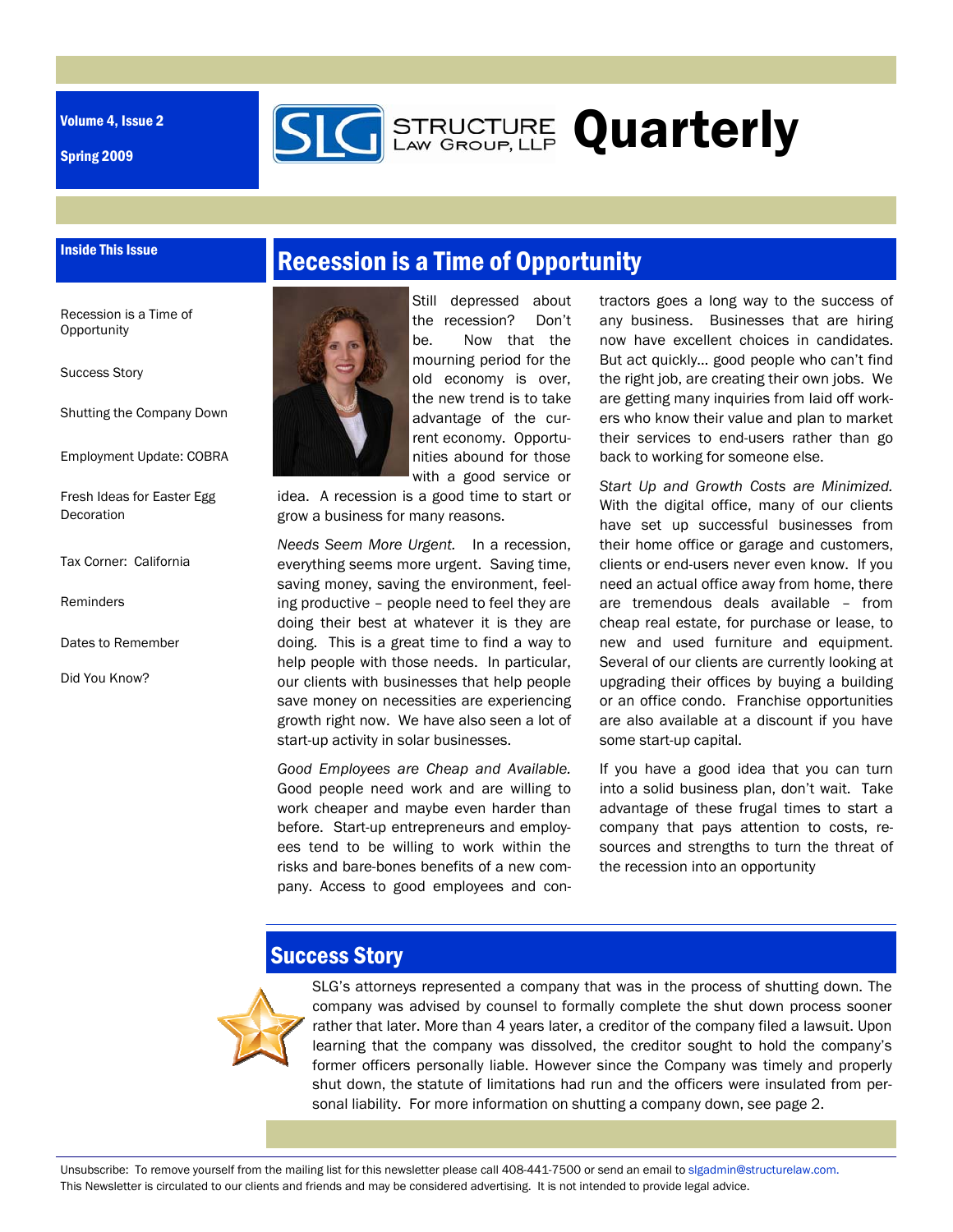### Shutting the Company Down

When a business is losing money and no longer viable, it makes sense to stop. Oftentimes, business owners simply walk away without formally dissolving the corporation or liquidating it in bankruptcy. That is a mistake. There are numerous potential problems that arise when a corporation is abandoned.

Until formally dissolved, the corporation is active and is therefore subject to ap-

plicable corporate taxes. In California, for example, the corporation must still pay the minimum \$800 tax each year until it is formally dissolved. If you do not pay the \$800, penalties and interest begin to accrue.

Moreover, the owners may become personally liable for corporate obligations. Creditors are afforded certain protections under the law. If the owners walk away without satisfying outstanding creditors, the creditors may then assert their claims against the owners. A proper analysis prior to dissolution will identify and assess the claims of creditors. If the corporation's known liabilities exceed its assets, bankruptcy for the corporation should be considered.

Even if the known liabilities are covered, formal dissolution is still favorable to abandoning the corporation with respect to unknown liabilities, e.g. warranty work. There is a statute of limitations on claims against the shareholders of a defunct corporation. It begins to run upon the formal dissolution of the corporation. If the corporation is not formally dissolved then the statute does not

start to run and a future time-barred following formal dissolution.

claim may be made *If the Corporation is not*  against the owner even *formally dissolved…..a*  if it would have been *future claim may be made against the owner….* 

As always, the right

course of action will depend on the particulars of the situation. Do not hesitate to contact Structure Law Group if we can be of assistance.



### Employment Update: COBRA

#### Employers required to pay COBRA premiums for employees

President Obama signed a stimulus package on February 17, 2009 that contains

new COBRA requirements. If you terminate any employees between September 1, 2008 and December 31, 2009, these changes may apply to you.

In the past employers were not required to foot the bill for COBRA costs. Under the new package, employers are required to pay 65% of the COBRA costs for up to 9 months for employees terminated between September 1, 2008 and December 31, 2009. Terminated employees pay only 35% of the cost. Employers can seek reimbursement from the government by deducting the amount paid for COBRA from their federal payroll taxes. However, it is up to the employers to keep track of the amounts they are paying for COBRA.

The new requirement went into effect on March 1, 2009.

However, if you terminated employees prior to March 1, 2009 and after August 31, 2008, and they declined CO-BRA you are required to inform them of the requirements. They can then elect COBRA coverage as of March 1, 2009. In some cases, this may be done by your health insurance carrier or broker.

In addition, if a terminated employee paid their full COBRA premium for March and April of 2009, the employer is required to reimburse the terminated employee for the 65% within 60 days.

Terminated employees with an adjusted gross income of \$125,000 or higher, or a joint income of \$250,000 or higher are not eligible for the COBRA subsidy.

COBRA usually only applies to companies with 20 or more employees. However, smaller companies do have to offer the subsidy if they are in states the require them to provide coverage comparable to federal law. Further clarification still must be provided by the Labor Department.

Please note that you must post the new requirements with your other employment posters for all employees to see.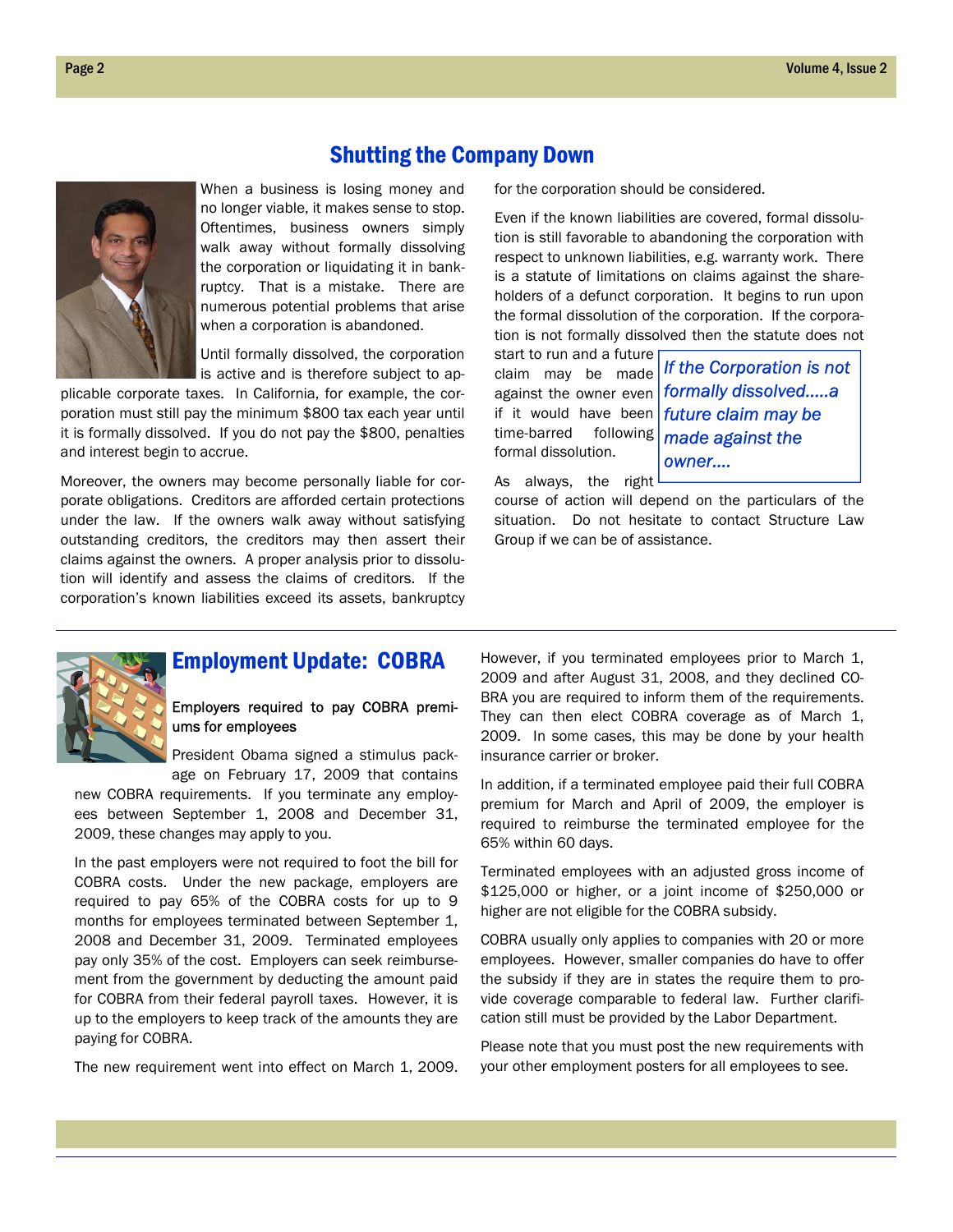## Fresh Ideas for Easter Egg Decoration

It's the time of year when many of us cover our kitchen counters with newspaper and get ready for dying Easter eggs. Many of us use the standard egg decorating kits that can be purchased at many local stores. But how about trying something different this year? Here's some fresh ideas for decorating those eggs.

Use crayons – Boil the eggs in a mixture of water and vinegar. Once the eggs have been boiled, remove one egg and let it cool for 10 minutes while leaving the others in the warm water. Hold the egg with a paper towel and draw on the shell with crayons. Be sure to turn the egg over carefully to avoid smudging. Then let the egg dry for about 30 minutes.

Create tie-dyed eggs – Once the eggs have been boiled, place a few eggs in a colander in a sink and splash the eggs with vinegar. Drip one color on the eggs and then gently shake the colander for a few seconds to help the color spread. Let the eggs sit for 30 seconds. Then repeat the process with up to two more shades. Once you have finished with the food color, rinse the eggs lightly

### Tax Corner: California

- *State Tax Refunds will be Delayed* by at least 30 days. However, if refunds are not paid by May 30<sup>th</sup>, California may have to pay interest on the delayed funds.
- *The Board of Equalization* is sending thousands of letters to businesses asking for use taxes. Remember: use tax is imposed on a purchaser who buys tangible merchandise from an out-of-state vendor who does not collect California sales tax, and that merchandise will be used, consumed, given away, or stored in California. There are some exemptions for types of items and for reselling. If you think you have unpaid use tax, you should consider participating in the BOE's In-State Voluntary Disclosure Program which was reinstated on January  $1<sup>st</sup>$ , before being contacted by them.
- *The Employment Development Department* is focusing on under-the-table wages and unlawfully lowered unemployment insurance rates to prevent payroll tax fraud and unfair competition in California business.

with water, let them drain, and then air dry the eggs on paper towels.

Use aluminum foil - For a splotchy ef-

fect, crumple and un-crumple a piece of aluminum foil. Then coat the foil with acrylic paint. Place the hard boiled egg inside of the foil and gently wrap the foil around the egg. Gently press the foil against the egg. Repeat with a second color if desired. Then let the egg air dry. Be sure not to eat Easter eggs colored with acrylic paint.

There are many more ways to decorate eggs, you just need a little imagination. Many items around the house can be used to decorate eggs such as stickers, string, lace and tissue paper.

#### Helpful Tips

- Use pasta tongs for dipping eggs
- Wear rubber gloves
- Create an egg drying stand by cutting a paper towel tube into sections



#### Reminders

#### • LLC Fee - Late Penalties

Don't forget that beginning this year LLCs that file on a calendar year

basis must pay the 2009 annual tax of \$800, plus any 2008 annual fee, by April 15<sup>th</sup>, and the 2009 estimated annual fee by June 15th. Do not pay the \$800 with your tax return. You must use Form FTB 3522, the LLC Tax Voucher for that tax payment. There is also a new Form FTB 3536 to remit the 2009 estimated fee for LLCs. This form is also used to pay any amount of LLC fee that was not included in the estimate and is due by the due date of the annual tax return.

#### • Annual Meeting Reminder

Many annual meetings of shareholders and board of directors are held in May and June of each year. We have a large conference room available if you would like to use it for your meeting. In addition, one of our attorneys or paralegals can attend your annual meeting to take notes and formally prepare meeting minutes. Please contact us if you would like our assistance preparing your minutes.